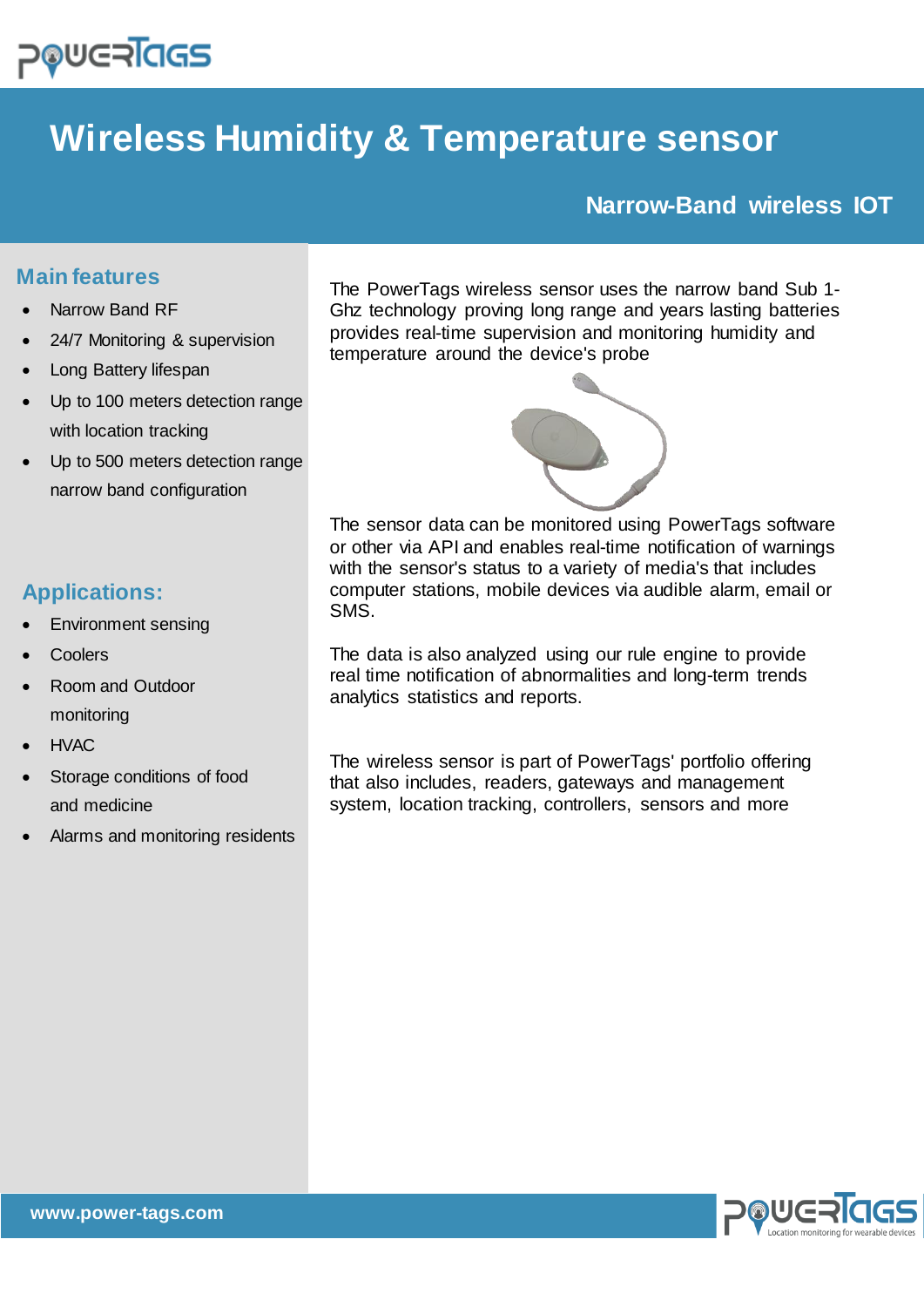#### **PowerTags system's overview:**



#### **Product specifications:**

| Probe has no water resistance |  |  |
|-------------------------------|--|--|

| *(according to usage interval)                                                            |  |  |
|-------------------------------------------------------------------------------------------|--|--|
| Standby Current $-0.04$ uA                                                                |  |  |
|                                                                                           |  |  |
| Transmission Central Frequency868 MHz(Europe) CE/ 915.5 (FCC/IC/Israel)                   |  |  |
|                                                                                           |  |  |
|                                                                                           |  |  |
| Transmission output power can be configured in production from -30dBm to 12dBm (different |  |  |
| range detection up to 100 meters default and up to 500 with narrow band configurations)   |  |  |

| Sensor datasheet:         |                                                           |
|---------------------------|-----------------------------------------------------------|
| Accuracy                  | humidity $+2\%RH(Max +5\%RH);$ temperature $+0.2C$ elsius |
| Resolution or sensitivity | humidity 0.1%RH; temperature 0.1 Celsius humidity         |
| Repeatability             |                                                           |
| Humidity hysteresis       | $+ -0.3\% RH$                                             |
| Long-term Stability       | $+$ -0.5%RH/year                                          |
| Sensing period Average    | 2s                                                        |
| Measuring range           | humidity $0-100\%$ RH; temperature $-40-125$ Celsius      |
|                           |                                                           |

Operating and storage conditions:

We don't recommend the applying RH-range beyond the range stated in this specification

(1) Can recover after working in non-normal operating condition to calibrated status but will accelerate sensors' aging.